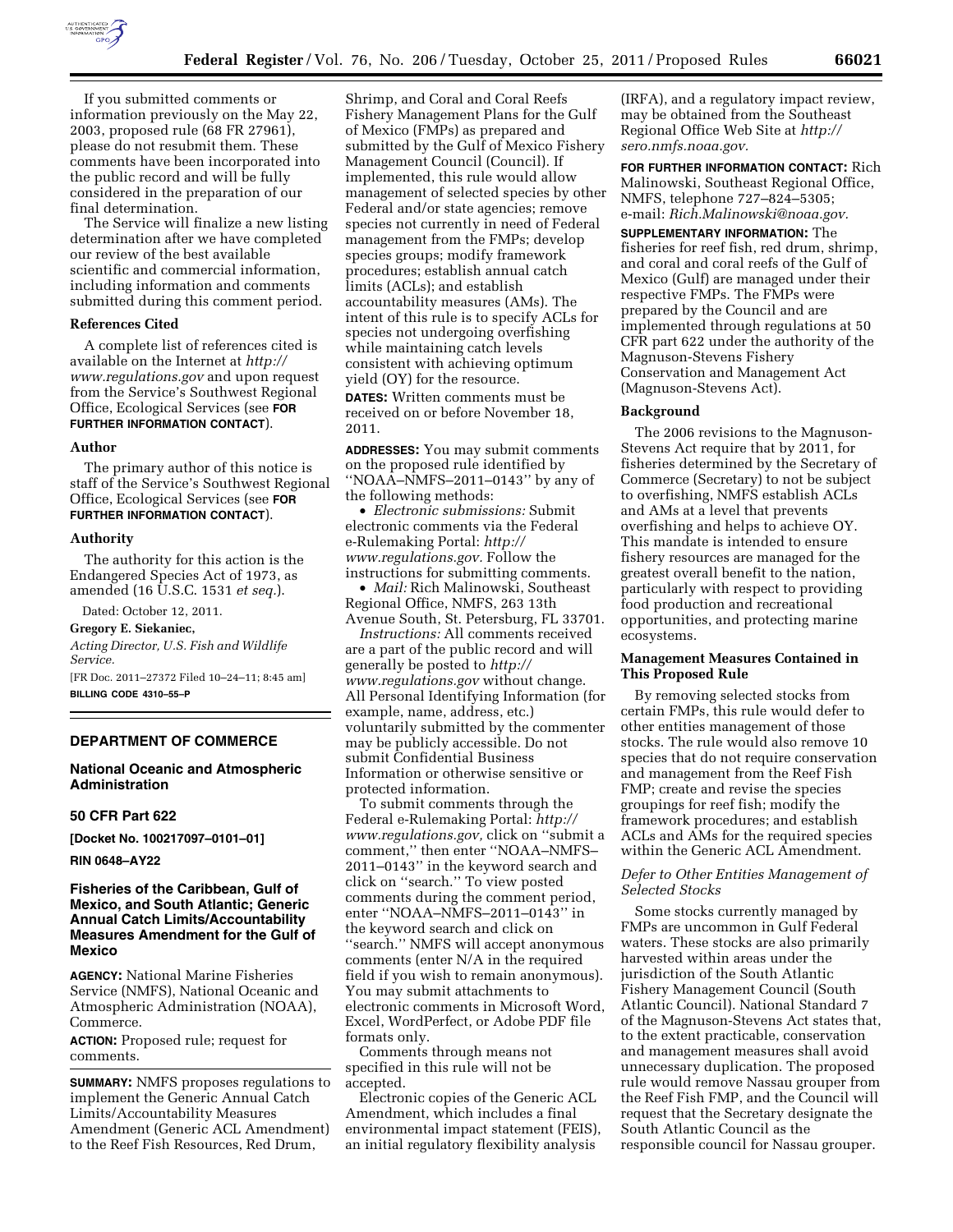If this provision of the Generic ACL Amendment is approved and the South Atlantic Council is designated as the lead council, the South Atlantic Council will need to amend its Snapper-Grouper FMP to extend authority over Nassau grouper into Gulf Federal waters. Given the time necessary to implement these measures, NMFS intends to delay the effective date for removing the prohibition on the harvest of Nassau grouper until the South Atlantic Council has implemented the changes to the Snapper-Grouper FMP. This delay will prevent any lapse in the protective regulations necessary for the species. Similarly, the rule would remove octocorals from the Coral and Coral Reefs FMP. Most octocorals are harvested in waters under the jurisdiction of the South Atlantic Council, which will continue to manage octocorals in their region. Octocorals harvested in the Gulf are primarily taken in Florida state waters; Florida manages octocorals in its state waters, and has notified the Council that it will assume management of octocorals in Gulf Federal waters as well.

## *Removal of Stocks From Reef Fish Fishery Management Plan*

Approximately 50 species of fish are under consideration for management actions in the Generic ACL Amendment. Many uncommonly harvested species were originally placed in fishery management plans for data monitoring purposes, rather than because they were considered to be in need of Federal management. This rule would remove 10 of the less frequently landed species in the Reef Fish FMP, because the Council determined these species are not in need of Federal management. Species proposed for removal include those species for which average landings are less than 15,000 lb (6,804 kg) annually, or that are harvested primarily in state waters, and include: anchor tilefish, misty grouper, sand perch, dwarf sand perch, blackline tilefish, schoolmaster, red hind, rock hind, dog snapper, and mahogany snapper.

### *Species Groupings*

In some cases, groups of stocks share a common habitat and are caught with the same gear in the same area at the same time. Some species groupings, such as shallow-water grouper (SWG), deep-water grouper (DWG), and tilefishes, are already managed in in Gulf Federal water. The Council determined that grouping together species with similar fishery characteristics would allow for more effective management of those lesser

caught species because individual single species information is often insufficient. This rule would modify existing species groupings and create the following additional groupings: other SWG (black grouper, scamp, yellowmouth grouper, and yellowfin grouper); DWG (warsaw grouper, snowy grouper, speckled hind, and yellowedge grouper); tilefishes (golden tilefish, blueline tilefish, and goldface tilefish); jacks (almaco jack, banded rudderfish, and lesser amberjack); and mid-water snapper (silk snapper, wenchman, blackfin snapper, and queen snapper).

## *Modification of Generic Framework Procedures*

To facilitate timely adjustments to harvest parameters and other management measures, the Council has added the ability to adjust ACLs and AMs, and to establish and adjust annual target catch (ACT) levels, to the current framework procedures. These adjustments or additions may be accomplished through a regulatory amendment which is less time-intensive than an FMP amendment. By including ACLs, AMs, and ACTs in the framework procedures, the Councils and NMFS would have the flexibility to more promptly alter those harvest parameters as new scientific information becomes available. The proposed addition of other management options into the framework procedures would also add flexibility and the ability to more timely respond to certain future Council decisions through the framework procedures.

## *Specification of ACLs*

This rule would establish 13 initial ACLs for 26 species or species groups, 8 ACLs for individual species, and 5 ACLs for stock complexes. Individual ACLs would be established for vermilion snapper, lane snapper, gray snapper, hogfish, cubera snapper, mutton snapper, yellowtail snapper, and royal red shrimp. Species complex ACLs would be established for deepwater grouper, other shallow-water grouper, tilefishes, jacks, and mid-water snappers. Additionally, the ACL for the other SWG complex would be revised.

The rule would also establish allowable biological catch (ABC) limits in the Gulf Council's area of jurisdiction for several species managed separately by both the Gulf and South Atlantic Councils, but for which only single stock assessments, and single ABCs covering both Council's areas of jurisdiction, were provided. Based on historical landings and recommendations from their respective SSC's, the two councils have agreed to

apportion those overarching ABCs between them. This proposed rule would establish commercial and recreational harvest allocations for black grouper for the Gulf based upon historical landings.

The ACLs to be implemented have been developed based upon the Magnuson-Stevens Act National Standards 1 guidelines that state that the Council must establish an ABC control rule based on scientific advice from the Council's Scientific and Statistical Committee (SSC). Additionally, the ABC should be based, when possible, on the probability that an actual catch equal to the stock's ABC would not result in overfishing. The Council selected the ABC control rule based upon SSC recommendations to use varying levels of scientific uncertainty in setting the ACL.

Standard methods for determining the appropriate ABC allow the Council's SSC to determine an objective and efficient assignment of ABC at or less than the overfishing limit (OFL). The SSC's selection of an ABC takes into account scientific uncertainty regarding the harvest levels that would lead to overfishing. The quality and quantity of landings information varies according to the stock in question, thus separate control rules are needed for dataadequate and data-poor stocks. In some cases, the nature of the fishery or other management considerations may require a separate control rule for a given stock. The default buffer level for each stock is to set the ABC at 75 percent of the OFL unless a different risk level is determined by the Council. The Generic ACL Amendment describes the process by which the ABC would be established for the applicable species.

Under the Magnuson-Stevens Act, ACTs are optional management targets intended to help constrain harvest to levels so that the ACL is not exceeded. Establishing control rules for setting these catch levels would provide guidance to the Council on setting an objective and efficient assignment of ACLs that takes into account the potential for management uncertainty. As with the ABC control rule, different levels of landings information about catch levels and management of stocks may require separate control rules for data-adequate and data-poor stocks. The ACT control rule was also developed by the SSC and provided to the Council. It uses assessment information and characterization of uncertainty to develop a percentage for calculating the ACT from the ACL. There are nine ACTs that would be established through this rule. National Standard 1 guidelines recommend that an ACT be used for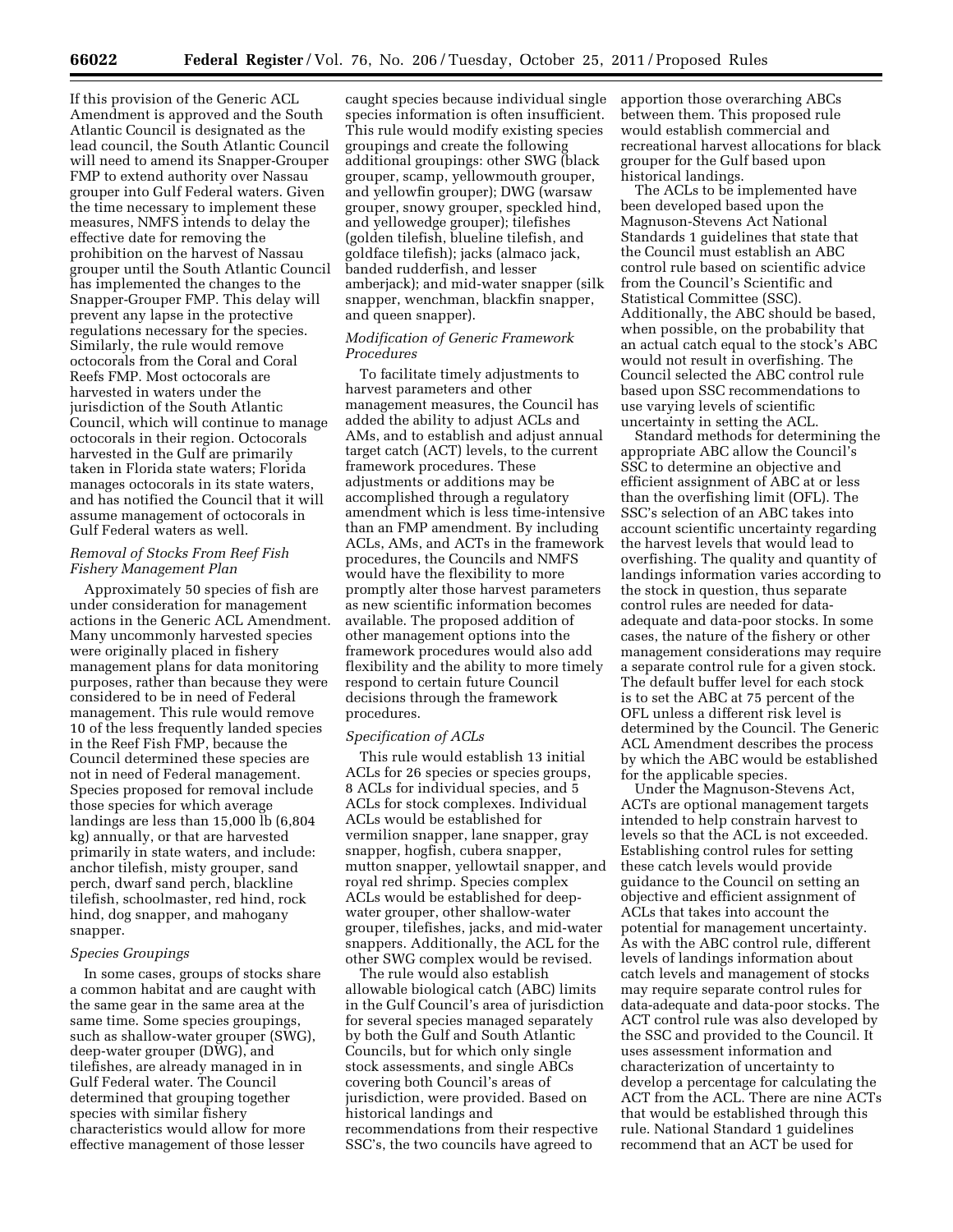stocks when in-season AMs are not used.

#### *Accountability Measures*

Accountability measures (AMs) may be used for both in-season and postseason management of a stock to control or mitigate harvest levels with respect to the ACL.

With the exception of royal red shrimp, the stocks and stock complexes requiring AMs are in the reef fish fishery management unit.

The reef fish species requiring AMs within the Generic ACL Amendment are contained in two categories. The first category is for reef fish stocks and stock complexes where the commercial sector is managed under the individual fishing quota (IFQ) program for Gulf groupers and tilefishes, but the recreational sector does not currently have an AM in place. For these species, a portion of the ACL has been apportioned to the commercial sector for IFQ allocation within the IFQ program. For species within the commercial sector of a Gulf IFQ program, this rule would make the IFQ program itself the AM for the commercial sector because commercial landings are closely monitored and IFQ participants are limited to their specific IFQ allocation each fishing year. Thus, if the stock ACL were exceeded, the reason for the overage would be attributable to an excessive harvest by the recreational sector. Therefore, this rule would implement AMs for the recreational sector in the event of a stock ACL overage for the IFQ related species. The three stock complexes whose commercial sectors are managed under an IFQ program but whose recreational sectors do not currently have AMs in place are tilefishes, other SWG, and DWG.

The second category of species or species groups that would have AMs implemented through this rule are those species or species groups that do not currently have AMs in place for either the commercial or recreational sector. This rule would implement new ACLs and AMs in both sectors for the following: Vermilion snapper, lane snapper, mid-water snappers (silk snapper, wenchman, blackfin snapper, and queen snapper), mutton snapper, yellowtail snapper, gray snapper, cubera snapper, hogfish, jacks (lesser amberjack, almaco jack, and banded rudderfish), and royal red shrimp.

For this second category of stocks, with the exception of royal red shrimp and vermilion snapper, if a stock or stock complex exceeds its ACL in a given fishing year, then during the following fishing year, if the sum of commercial and recreational landings

reaches or is projected to reach the stock ACL, the commercial and recreational sectors would be closed for the remainder of that fishing year. There is no federally managed recreational sector for royal red shrimp, so the ACL only applies to the commercial sector. The AM for royal red shrimp would apply if commercial landings exceed the ACL in a given fishing year. In that case then during the following fishing year, if the commercial landings reach, or are projected to reach, the ACL, the commercial sector would be closed for the remainder of that fishing year.

In the case of vermilion snapper, in any fishing year, if the combined commercial and recreational landings reach or exceed the stock ACL during the fishing year, then both the commercial and recreational sectors would be closed for the remainder of that fishing year.

For stocks for which an ACL would be set through this rulemaking, none are currently overfished, in a rebuilding plan, or undergoing overfishing. Therefore, there is a reduced likelihood an ACL would be exceeded.

## *Species in the Amendment Without a Codified ACL or AM*

The Generic ACL Amendment proposes to retain Federal management for, and keep within their respective fishery management units, several species that will not have specifically codified ACLs and AMs. These species are red drum, goliath grouper, and corals (excluding octocorals). Harvesting these species is currently prohibited in Gulf Federal waters, and they therefore have a functional ACL of zero. Additionally, the harvest prohibition serves as a functional AM to manage the  $ACL$ .

#### **Classification**

Pursuant to section 304(b)(1)(A) of the Magnuson-Stevens Act, the NMFS Assistant Administrator has determined that this proposed rule is consistent with the Generic ACL Amendment, other provisions of the Magnuson-Stevens Act, and other applicable law, subject to further consideration after public comment.

This proposed rule has been determined to be not significant for purposes of Executive Order 12866.

NMFS prepared an IRFA for this rule, as required by Regulatory Flexibility Act, 5 U.S.C. 603. The IRFA describes the economic impact that this rule, if adopted, would have on small entities. A description of the rule, why it is being considered, and the objectives of, and legal basis for the rule are contained at the beginning of this section in the

preamble and in the **SUMMARY** section of the preamble. A copy of the full analysis is available from the Council (see **ADDRESSES**). A summary of the IRFA follows.

The rule would remove octocorals from the Coral and Coral Reefs FMP; remove Nassau grouper from the Reef Fish Fishery FMP; and remove species that have average annual landings of 15,000 lb (6,804 kg) or less or those that are primarily harvested in state waters, including anchor tilefish, blackline tilefish, red hind, rock hind, misty grouper, schoolmaster, dog snapper, and mahogany snapper, sand perch and dwarf sand perch from the Reef Fish Fishery FMP. The rule would also create the additional species groups other shallow-water groupers (black grouper, scamp, yellowmouth grouper, and yellowfin grouper), deep-water groupers (warsaw grouper, snowy grouper, speckled hind, and yellowedge grouper), tilefishes (golden tilefish, blueline tilefish, and goldface tilefish), jacks (almaco jack, banded rudderfish, and lesser amberjack), and mid-water snapper (silk snapper, wenchman, blackfin snapper, and queen snapper), without using any indicator species within each group.

The rule would adopt an ABC control rule providing separate guidance in setting ABC for Tier 1 species (assessed stocks with estimates of MSY and probability distribution around the estimate), Tier 2 species (assessed stocks without estimates of MSY or its proxy), Tier 3a (unassessed stocks but deemed stable over time), and Tier 3b (unassessed stocks with current fishing levels deemed by the SSC as not sustainable). The rule would additionally establish an initial estimate of ACL/ACT, based on a spreadsheet method and followed by a review by the Council's Socioeconomic Panel, for seven individual reef fish species (vermilion snapper, lane snapper, gray snapper, hogfish, cubera snapper, mutton snapper, and yellowtail snapper) and five reef fish species complexes (other shallow-water grouper, deep-water grouper, tilefishes, jacks, and mid-water snappers). The rule would also adopt a generic framework procedure by modifying existing framework procedures under the Reef Fish, Gulf Shrimp, and Red Drum Fishery FMPs and establishing a framework procedure for the Coral and Coral Reefs FMP; and would specify an ACL of 334,000 lb (151,500 kg) of tails for royal red shrimp based on the overfishing limit of 392,000 lb (177,808 kg) of tails as recommended by the SSC.

Moreover, the rule would establish the ABCs in the Gulf Council's area of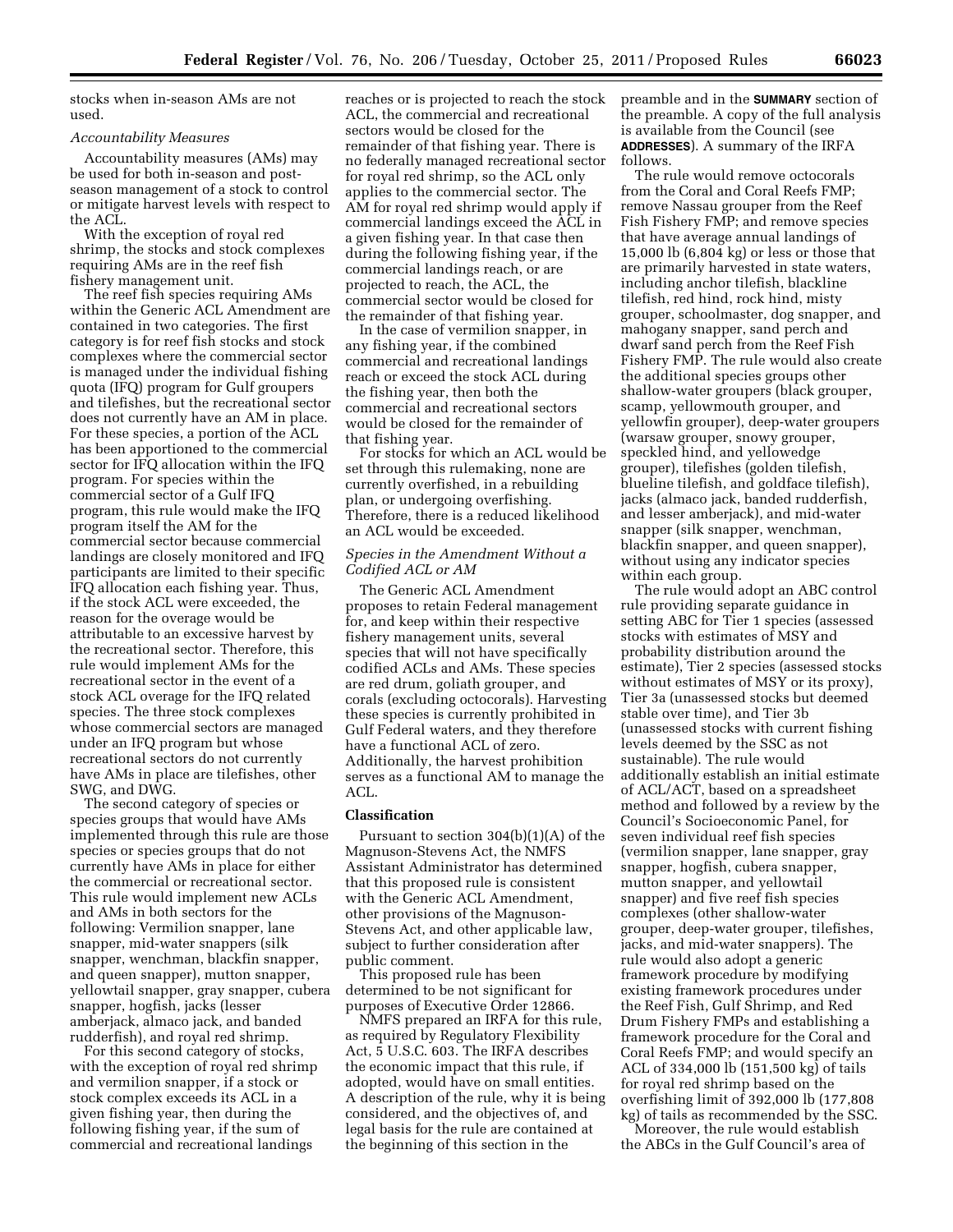jurisdiction for several species managed separately by both the Gulf and South Atlantic Councils, but for which only single stock assessments, and single ABCs covering both Council's areas of jurisdictions, were provided. The amendment would set the following apportionment of those overarching ABC's: 47 percent of the black grouper ABC for the South Atlantic Council and 53 percent for the Gulf Council; 75 percent of the yellowtail snapper for the South Atlantic Council and 25 percent for the Gulf Council; 82 percent of the mutton snapper ABC for the South Atlantic Council and 18 percent for the Gulf Council. The rule would also further allocate the Gulf Council's black grouper ACL into 27 percent for the recreational sector and 73 percent for the commercial sector; set annual ACLs and optional ACTs based on the ACL/ ACT control rule, with ACL being equal to ABC, unless otherwise specified by the Council. The rule would implement in-season AMs for vermilion snapper by closing the commercial and recreational sectors when the stock ACL is reached or projected to be reached within a fishing year; implement in-season AMs for other reef fish species without an existing AM and royal red shrimp if the stock ACL is exceeded in the previous year; set the trigger for post-season AMs when landings exceed the ACL without applying any overage adjustment to the following year's ACL.

The purpose of this rule is to implement the National Standard 1 guidelines to establish the methods for implementing ACLs, AMs and associated parameters for stocks managed by the Gulf Council, along with initial specifications of an ACL that may be changed under the framework procedures for specifying an ACL. Additionally, this rule is intended to improve management capability to prevent or end overfishing and to maintain stocks at healthy levels, and to do so in a consistent and structured manner across all FMPs.

The Magnuson-Stevens Act provides the statutory basis for this rule.

The rule would not establish any new reporting or record-keeping requirements. However, the AMs may constitute a new compliance requirement and are analyzed later in the IRFA. No duplicative, overlapping, or conflicting Federal rules have been identified for this rule. Management of certain species affected by this rule was developed with explicit consideration of applicable rules in the state of Florida and the South Atlantic Council.

The rule is expected to directly affect commercial harvesting and for-hire fishing vessels that harvest reef fish,

royal red shrimp, red drum, or octocorals in the Gulf. It should be noted that harvest and possession of red drum in the Gulf EEZ is currently prohibited. The Small Business Administration has established size criteria for all major industry sectors in the U.S. including fish harvesters and for-hire operations. A business involved in fish harvesting is classified as a small business if it is independently owned and operated, is not dominant in its field of operation (including its affiliates), and has combined annual receipts not in excess of \$4.0 million (NAICS code 114111, finfish fishing) for all its affiliated operations worldwide. For for-hire vessels, all the above qualifiers apply except that the annual receipts threshold is \$7.0 million (NAICS code 713990, recreational industries).

In 2009, there were 999 vessels with Gulf commercial reef fish permits and 430 vessels with Gulf royal red shrimp permits. There is no entity possessing a Federal permit for harvesting red drum or octocorals in the Gulf EEZ. Based on home states, as reported in Federal permit applications, vessels with commercial reef fish permits were distributed as follows: 37 vessels in Alabama, 814 vessels in Florida, 48 vessels in Louisiana, 15 vessels in Mississippi, 77 vessels in Texas, and 8 vessels in other states. The corresponding distribution of vessels with royal red shrimp permits is as follows: 57 vessels in Alabama, 65 vessels in Florida, 88 vessels in Louisiana, 25 vessels in Mississippi, 152 vessels in Texas, and 43 vessels in other states. In 2008 and 2009, the maximum annual commercial fishing revenue by an individual vessel with a commercial Gulf reef fish permit was approximately \$606,000 (2008 dollars). The maximum revenue by an individual vessel in the royal red shrimp or coral fisheries was far less than \$606,000.

The for-hire fleet is comprised of charterboats, which charge a fee on a vessel basis, and headboats, which charge a fee on an individual angler (head) basis. In 2009, there were 1,419 for-hire vessels that were permitted to operate in the Gulf reef fish fishery. These vessels were distributed as follows: 141 vessels in Alabama, 876 vessels in Florida, 100 vessels in Louisiana, 52 vessels in Mississippi, 232 vessels in Texas, and 18 vessels in other states. The for-hire permit does not distinguish between headboats and charter boats, but in 2009 the headboat survey program included 79 headboats. The majority of headboats were located in Florida (43), followed by Texas (22), Alabama (10), and Louisiana (4). The

average charterboat is estimated to earn approximately \$88,000 (2008 dollars) in annual revenues, while the average headboat is estimated to earn approximately \$461,000 (2008 dollars).

Based on the foregoing revenue estimates, all commercial and for-hire vessels expected to be directly affected by this rule are determined for the purpose of this analysis to be small business entities. Some fleet activity (*i.e.,* multiple vessels owned by a single entity) may exist in the for-hire sector but its extent is unknown, and all vessels are treated as independent entities in this analysis.

Because all entities expected to be directly affected by this rule are small business entities, no disproportionate effects on small entities relative to large entities are expected because of this rule.

Removing octocorals from the Coral and Coral Reefs FMP is mainly administrative in nature and would have no direct effects on the profitability of small business entities. Removing Nassau grouper from the Reef Fish Fishery FMP, with eventual management of the species being assumed by the South Atlantic Council, has no direct effects on the profits of small entities, given the current prohibition on the harvest of this species. Removing species from the Reef Fish Fishery FMP which have average annual landings of 15,000 lb (6,804 kg) or less (except those misidentified as another species or those exhibiting a trend landings that may indicate a change is status), or those mainly harvested in state waters, such as anchor tilefish, blackline tilefish, red hind, rock hind, misty grouper, schoolmaster, dog snapper, mahogany snapper, sand perch, and dwarf sand fish, would not directly change the current harvest or use of a resource, and therefore would not affect the profitability of small entities. Similarly, rearranging species into species groupings would not directly change the current harvest or use of a resource, and therefore would not affect the profitability of small entities.

The establishment of an ABC control rule is not anticipated to directly affect the harvest and other typical uses of the resource since this action is administrative in nature. As such, this management action is not expected to result in any direct effects on the profits of small entities.

The establishment of an ACL/ACT control rule is an administrative action and would not affect the harvest and other customary uses of the resource. Therefore, this action has no direct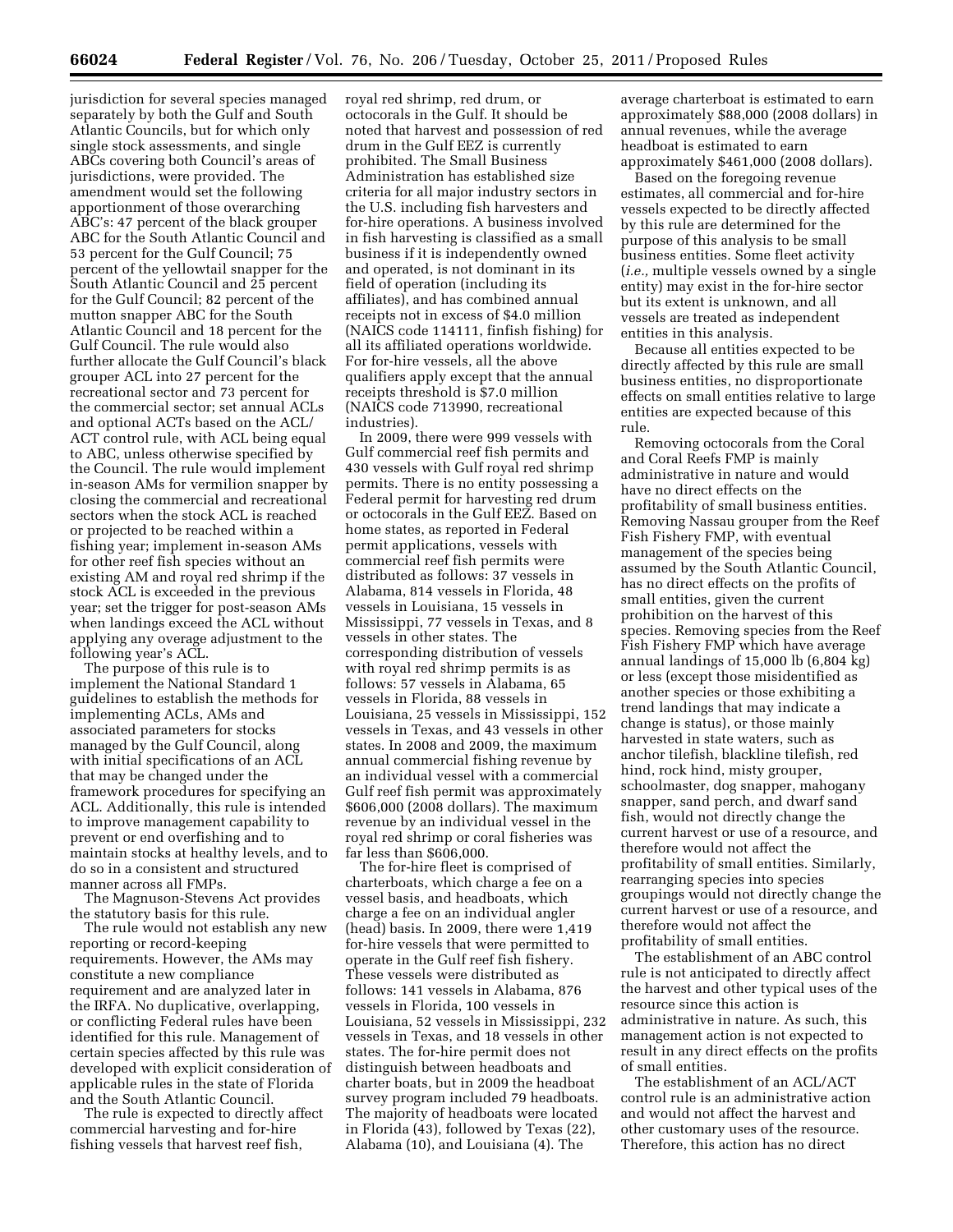consequence on the profitability of small entities.

Modifications to the framework procedure are also administrative in nature. Since these modifications would not affect the harvest and other customary uses of the resource, they would have no direct consequence on the profitability of small entities.

Any management actions enacted through the modified framework procedure would be evaluated as to their effects on the profits of small entities at the time of their implementation. Initial ACL specification for royal red shrimp would set the ACL for the species at 334,000 lb tails (151,500 kg) which are significantly above the historical landings (138,116 lb (62,648 kg) in 2008). This action, therefore, would not affect harvests and profits of small entities in the foreseeable future.

Apportioning black grouper between the Gulf and South Atlantic Council's jurisdictional areas would result in an increase of profits (producer surplus) to the commercial sector ranging from approximately \$90,000 to \$113,000 annually for all vessels combined. The effects on for-hire profits are expected to be positive but cannot be quantified with available information. The apportionment of yellowtail snapper between the Gulf and South Atlantic Council's jurisdictional areas is very close to the recent landings ratio of the species between the two jurisdictional areas. Thus, this management action is expected to have minimal effects on the profits of small entities in both areas.

The apportionment of mutton snapper between the Gulf and South Atlantic Council's jurisdictional areas would favor the Gulf fishing fleet and thus would be expected to increase the profits of the Gulf fishing fleet. The effects on the profits of the South Atlantic fishing fleet would, in turn, decrease. In the absence of sufficient information to quantify the effects of this action, its net effects on the fishing fleets of both areas cannot be determined.

The apportionment of black grouper in the Gulf between the commercial and recreational sectors would tend to favor the commercial over the recreational sector. In this sense, the commercial sector is expected to experience profit increases ranging from approximately \$11,000 to \$14,000 annually for all vessels combined. The negative effects on the for-hire fleet cannot be estimated with available information. Potential effects on small entities anticipated from the implementation of ACLs and/ or ACTs for reef fish stocks and stock groupings would depend on the extent

to which ACLs and ACTs under consideration would affect the harvest or other customary uses of the resource. While this action does not set any reef fish species and stock groupings ACLs or ACTs for the recreational sector, aggregate catch limits and targets and the ACLs and ACTs specified for the commercial sector would allow for an increased harvest levels for both sectors. Therefore, positive effects on the profits of small entities would be expected to result from this action in the near future.

Specifying in-season AMs for vermilion snapper when the ACL is reached or projected to be reached within the fishing year would result in short-term negative effects on the profits of small entities. The expectation, however, over the medium and longterm is for profits of these small entities to increase or at least not be further impaired due to increased protection for the stock. Implementing AMs for royal red shrimp and other reef fish species that do not currently have AMs enacted the following year after their ACLs are exceeded would negatively affect the short-term profits of small entities. Again, the expectation is for this action to improve medium and long-term profitability.

Three alternatives, including the preferred alternative, were considered for the management of octocorals. The first alternative, the no action alternative, would retain the management of species under the Gulf Coral and Coral Reefs FMP. The second alternative would remove the species from the FMP, with eventual management of the species being the responsibility of the South Atlantic Council. Similar to the preferred alternative, these two other alternatives would have no direct effects on the profits of small entities. The second alternative would mainly entail additional administrative cost on the part of the South Atlantic Council.

Three alternatives, including the preferred alternative, were considered for the management of Nassau grouper. The first alternative, the no action alternative, would retain the management of the species under the Gulf Reef Fish FMP. The second alternative would remove the species from the FMP, with eventual management of the species being the responsibility of the South Atlantic Council. Similar to the preferred alternative, these two other alternatives would have no direct effects on the profits of small entities. The second alternative would mainly entail additional administrative cost on the part of the South Atlantic Council.

Four alternatives, including the preferred alternative, were considered for the management of yellowtail snapper. The first alternative would remove the species from the Gulf Reef Fish FMP. The second alternative would remove the species from the FMP, with eventual management of the species being the responsibility of the South Atlantic Council. The third alternative would add the species to a joint plan with the South Atlantic Council. Similar to the preferred no action alternative, these three other alternatives would have no effects on the profits of small entities. The second alternative would mainly entail additional administrative cost on the part of the South Atlantic Council.

Four alternatives, including the preferred alternative, were considered for the management of mutton snapper. The first alternative would remove the species from the Gulf Reef Fish FMP. The second alternative would remove the species from the FMP, with eventual management of the species being the responsibility of the South Atlantic Council. The third alternative would add the species to a joint plan with the South Atlantic Council. Similar to the preferred no action alternative, these three other alternatives would have no direct effects on the profits of small entities. The second alternative would mainly entail additional administrative cost on the part of the South Atlantic Council while the third alternative would entail additional administrative costs on both Councils.

Five alternatives, of which two are the preferred alternatives, were considered for removing stocks from the Reef Fish FMP. The first alternative, the no action alternative, would not remove any species from Gulf Reef Fish FMP. This alternative would have no direct effects on the short-term profitability of small entities, but over time this is more likely to result in profit reduction than the preferred alternative when certain species with historically low landings become subject to restrictive measures. The second alternative would remove species with average landings of 100,000 lb (45,359 kg) or below from the Reef Fish FMP, except for species that are long-lived, may be misidentified as another species, or have trends in landings that may indicate a change in status. This alternative would have no direct short-term effects on profits of small entities, but with a relatively high historical landings threshold certain species may not be well protected for long-term sustainability. This could then eventually lead to lower harvest and lower profits to small entities over time. The third alternative would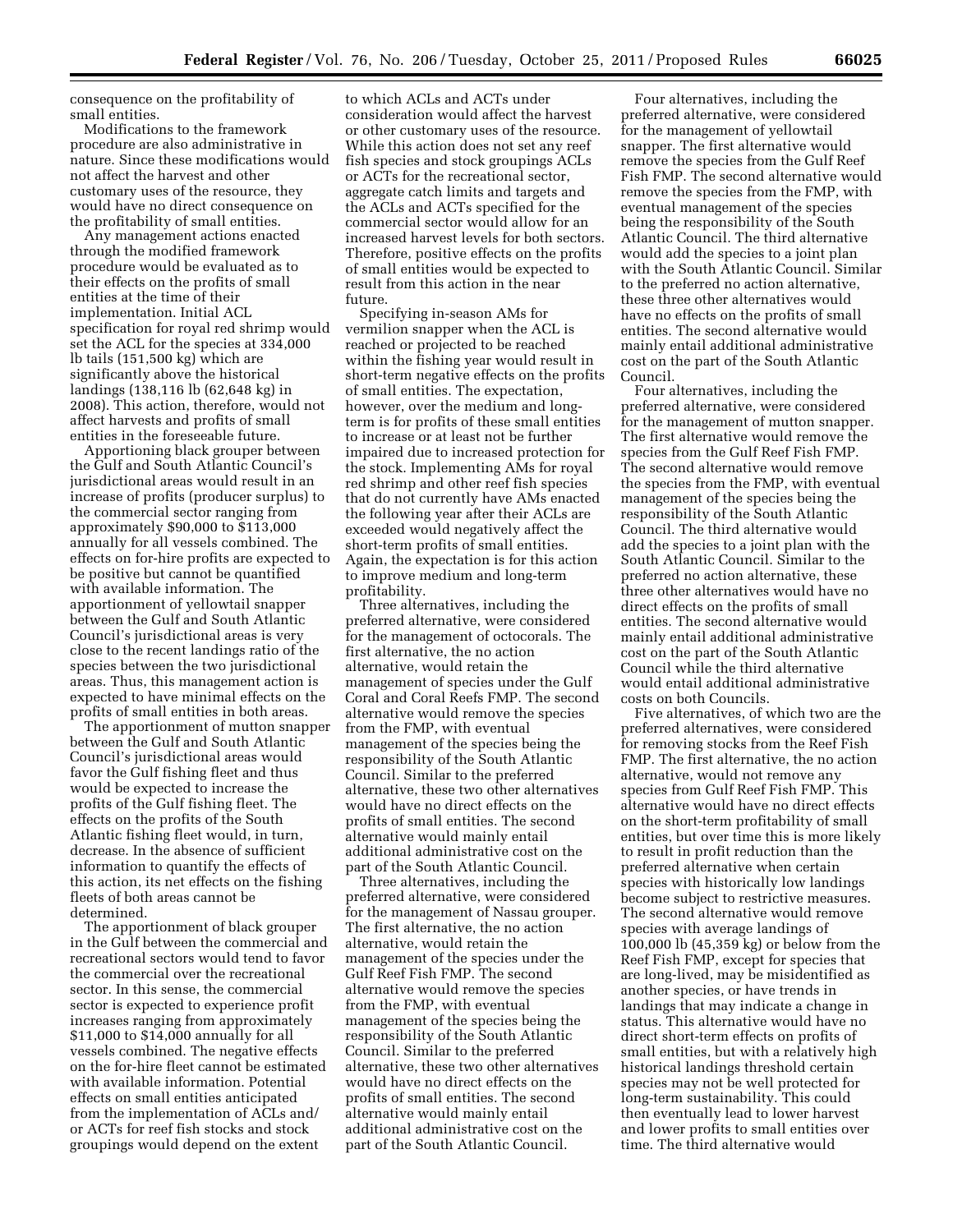remove species from the Reef Fish FMP if Federal waters are at the edge of the species distribution. This alternative would not directly affect the profitability of small entities, and could possibly have similar long-term effects as the preferred alternative.

Five alternatives, of which two with one sub-alternative are the preferred alternatives, were considered for species groupings. The first alternative, the no action alternative, would maintain the current species groupings. This alternative would have no direct shortterm economic effects on small entities. The second alternative would revise the species groupings by adding groupings when life history and landings data may be too sparse to set individual catch limits. Although this alternative would have no direct consequence on the economic status of small entities, it would provide for a greater number of groupings. The third alternative would use species groupings based on NMFS analysis, which uses fishery-dependent data from multiple sectors over multiple years and life history data when available creating complexes and subcomplexes. This alternative would have no direct effects on the economic status of small entities, but it would provide for more groupings than the preferred alternative. In addition to these alternatives, two other sub-alternatives were considered regarding the selection of an indicator species within each grouping, noting that the preferred suboption is not to use any indicator species. The first sub-option is to use as an indicator species the most vulnerable stock in the group based on productivity-susceptibility analysis. This sub-option would likely result in more restrictive environment that would condition the implementation of ACLs and other management measures. The second sub-option would use the assessed species as an indicator species. This sub-option has similar effects as the first sub-option but it would be relatively less constrictive.

Three alternatives, including the preferred alternative, were considered for the ABC control rule. The first alternative, the no action alternative, would not specify an ABC control rule. This alternative would have no immediate effects on the economic status of small entities, but it may not comply with the Magnuson-Stevens Act National Standard 1 guidelines, which require Councils to establish an acceptable ABC control rule. The second alternative would adopt an ABC control rule fixing the buffer between the overfishing limit and ABC at a level such that ABC is equal to 75 percent of the overfishing limit or ABC is equal to

the yield at 75 percent of  $F_{\rm MSY}$  (fishing mortality at maximum sustainable yield). Although this alternative is simpler than the preferred alternative, it lacks the stock specificity contained in the preferred alternative.

Five alternatives, including the preferred alternative, were considered for the ACL/ACT control rule. The first alternative, the no action alternative, would not establish an ACL/ACT control rule. The second alternative would establish an initial estimate of ACL/ACT based upon a flow chart method that reviews data availability, data timeliness, and data quality to develop the ACT buffer percentage, and followed by a review by the Council's Socioeconomic Panel. This alternative would have economic effects similar to the preferred alternative, but it would produce a less conservative buffer when comparing stock complexes or stocks with high dead discard levels. Therefore, this alternative may result in less adverse economic impacts in the short term than the preferred alternative. The third alternative would set the buffer between ACL and ACT at a fixed percentage of 25 percent for all sectors, 0 percent for IFQ (individual fishing quota) fisheries and 25 percent for all other sectors, or 2 percent for IFQ fisheries and 25 percent for all other sectors, and followed by a review by the Council's Socioeconomic Panel. This alternative may result in lower economic benefits than the preferred alternative, because it would establish control rules that may not take account of stock specificity. The fourth alternative would set the buffer between ACL and ACT at a fixed percentage of 0 percent, 10 percent, 15 percent, or 25 percent, followed by a review by the Council's Socioeconomic Panel. This alternative has about the same economic implications as the third alternative, except possibly when dealing with IFQ species, so that it would also tend to provide lower economic benefits than the preferred alternative.

Four alternatives, including the preferred alternative, were considered for the generic framework procedures. The first alternative, the no action alternative, would retain the current framework procedures for implementing management measures. The second alternative would add modifications that would make the framework procedures broader than the preferred alternative while the third alternative would make the framework procedures narrower than the preferred alternative. Similar to the preferred alternative, these three other alternatives would have no direct economic effects on small entities.

Three alternatives, including the preferred alternative, were considered for specifying ACL for royal red shrimp. The first alternative, the no action alternative, would not set an ACL for the species. This alternative is the least likely to affect the profits of small entities but it would not meet the legal requirements for establishing an ACL by 2011. The second alternative would set an ACL for the species based on average landings from 1962–2008 (141,379 lb (64,128 kg) of tails), from the last 5 years (191,860 lb (87,026 kg) of tails), or from the last 10 years (233,182 lb (105,770 kg) of tails). This alternative would likely result in a harvest reduction and profit reduction as well, except when the ACL is set at the highest of the three suboptions. Other sub-options would set the ACL equal to 75 percent of ABC (250,500 lb (113,625 kg)) or set the ACL corresponding to the ACL/ACT control rule. These sub-options would be unlikely to result in short-term profit reductions although they are more restrictive than the preferred alternative/sub-alternative.

Three alternatives, including the preferred alternative, were considered for establishing the Gulf portion of the jurisdictional apportionment of the black grouper ABC, as agreed upon by both councils. The first alternative, the no action alternative, would not apportion the species ABC between the Gulf and South Atlantic Councils. This alternative would tend to maintain the distribution of landings and potentially the economic benefits between the Gulf and South Atlantic fishing fleets. The second alternative would evenly apportion the species ABC between the Gulf and South Atlantic Councils. The resulting effects of this alternative on small entities would be lower profits than the preferred alternative.

Four alternatives, including the preferred alternative, were considered for establishing the Gulf portion of the jurisdictional apportionment of the yellowtail snapper ABC, as agreed upon by both councils. The first alternative, the no action alternative, would not apportion the species ABC between the Gulf and South Atlantic Councils. This alternative would tend to maintain the distribution of landings and potentially the economic benefits between the Gulf and South Atlantic fishing fleets. The second alternative would apportion 73 percent of the species ABC to the South Atlantic Council and 27 percent to the Gulf Council. This alternative would potentially yield higher profits to the Gulf fishing fleet than the preferred alternative, but the difference in the profit outcome of the two alternatives would be relatively small. The third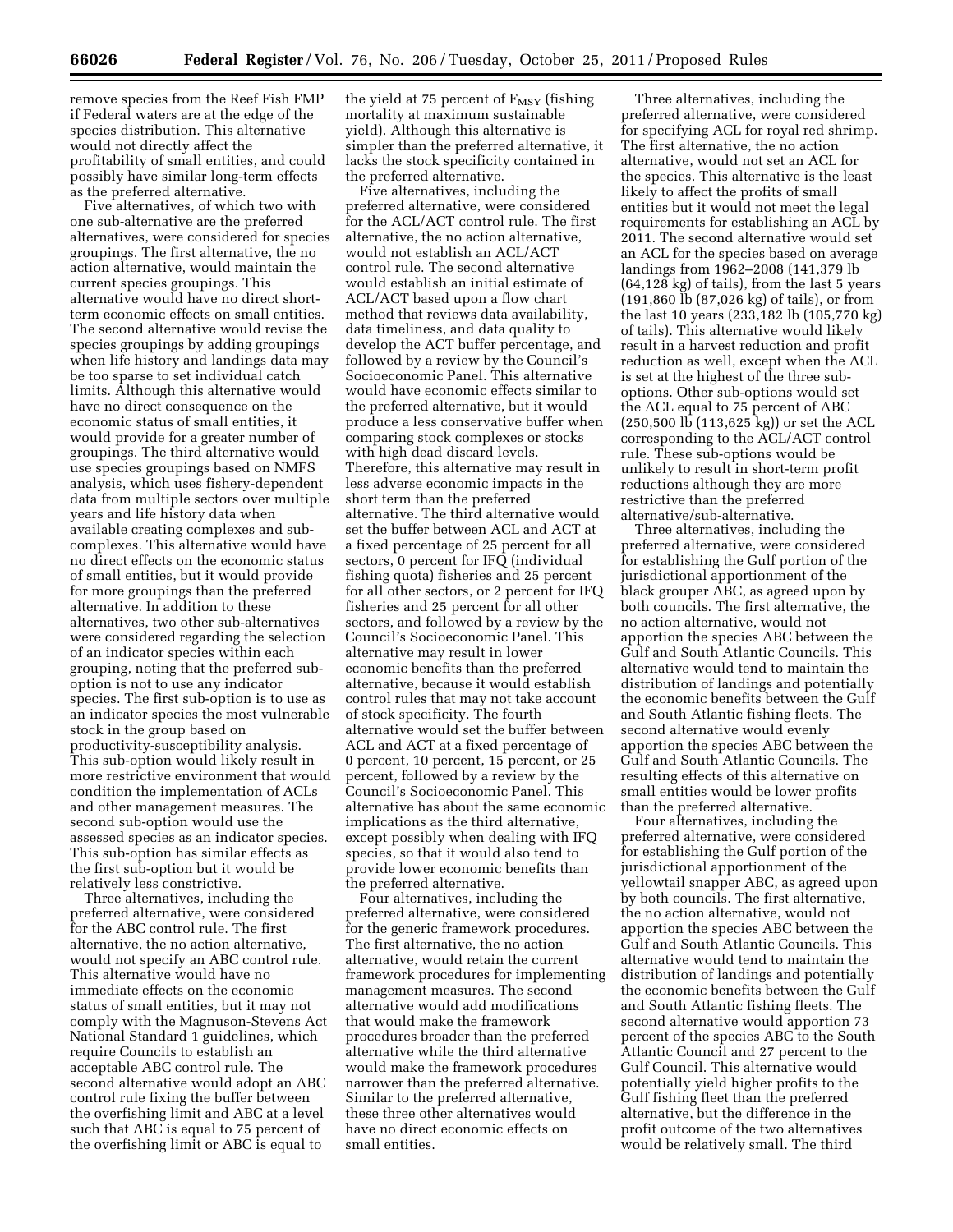alternative would apportion 77 percent to the South Atlantic Council and 23 percent to the Gulf Council. This alternative would result in lower profits to the Gulf fishing fleet than the preferred alternative, although the difference in profit outcome between the two alternatives would be relatively small.

Three alternatives, including the preferred alternative, were considered for establishing the Gulf portion of the jurisdictional apportionment of the mutton snapper ABC, as agreed upon by both councils. The first alternative, the no action alternative, would not apportion the species ABC between the Gulf and South Atlantic Councils. This alternative would tend to maintain the distribution of landings and potentially economic benefits between the Gulf and South Atlantic fishing fleets. The second alternative would apportion 79 percent of the species ABC to the South Atlantic Council and 21 percent to the Gulf Council. This alternative would result in lower profits to Gulf fishing fleet than the preferred alternative, although the difference in profit outcome between the two alternatives would be relatively small.

Four alternatives, including the preferred alternative, were considered for the sector allocation of black grouper. The first alternative, the no action alternative, would not establish sector allocation of the species. This alternative would tend to maintain the distribution of landings and potentially economic benefits between the commercial and recreational sectors. The second alternative would allocate 18 percent of the species ACL to the recreational sector and 82 percent to the commercial sector. This alternative would result in higher profit increases to the commercial sector than the preferred alternative. However, it would also result in higher profit reductions to the for-hire fleet. The net effects of this alternative cannot be estimated with available information. The third alternative would allocate 24 percent of the species ACL to the recreational sector and 76 percent to the commercial sector. This alternative would provide slightly higher profitability to the commercial sector and lower profitability to the for-hire sector than the preferred alternative. The net effects of this alternative cannot be estimated with available information.

Three alternatives, including the preferred alternative, and two suboptions, one of which is the preferred sub-option, were considered for specifying ACLs/ACTs for reef fish stocks and stock groupings. The first alternative, the no action alternative,

would not set an annual ACL/ACT for stocks or stock groups, but this would not meet the legal requirements for establishing an ACL by 2011. The second alternative would set a 10 percent buffer between the ABC and ACL or between the ACL and ACT if ACL is equal to ABC. This alternative would likely result in lower profits to small entities than the preferred alternative. The second sub-option would set the ABC equal to the value specified in the ACL/ACT control rule, with the ACT not being used unless specified otherwise by the Council. This alternative would likely result in profits to small entities that would be equal to or less than those of the preferred alternative.

Four alternatives, of which two are the preferred alternatives, and five suboptions, of which two are the preferred sub-options, were considered for AMs. The first alternative, the no action alternative, would not create new AMs for reef fish and royal red shrimp. This alternative would likely result in higher profits to small entities than the preferred alternative, but it would not be consistent with the requirement to establish AMs for stocks managed by the Council. The second alternative would implement only post-season AMs for stocks and sectors that do not currently have AMs should the ACL for a year be exceeded. This alternative would likely result in larger profit reductions in the short-term than the preferred alternative due to possibly more restrictive corrective actions being implemented to address ACL overages. The first suboption would set the trigger for postseason AMs if the average landings for the past 3 years exceed the ACL. This sub-option would likely result in lower short-term profit reductions than the preferred alternative, although over time it would result in larger profit reductions due to more restrictive actions to remedy the overages. The second sub-option would set the trigger for post-season AMs if average landings for the past 5 years, after excluding the highest and lowest values, exceed the ACL. This alternative would have nearly similar effects as the second alternative. The third sub-option would provide for an overage adjustment if the ACL for the stock or sector is exceeded and the stock is under a rebuilding plan. The amount of adjustment would equal the full amount of the overage, unless the best scientific information shows a lesser amount is needed to mitigate the effects of exceeding the ACL. This sub-option would result in larger profit reductions in the short-term than the preferred alternative due to harvest reductions

that would be implemented to mitigate the overages.

### **List of Subjects in 50 CFR Part 622**

Fisheries, Fishing, Puerto Rico, Reporting and recordkeeping requirements, Virgin Islands.

Dated: October 20, 2011.

### **Samuel D. Rauch, III,**

*Deputy Assistant Administrator for Regulatory Programs, National Marine Fisheries Service.* 

For the reasons set out in the preamble, 50 CFR part 622 is proposed to be amended as follows:

## **PART 622—FISHERIES OF THE CARIBBEAN, GULF, AND SOUTH ATLANTIC**

1. The authority citation for part 622 continues to read as follows:

**Authority:** 16 U.S.C. 1801 *et seq.* 

#### **§ 622.1 [Amended]**

2. In § 622.1, paragraph (b), in Table 1, remove the row titled, ''FMP for Coral and Coral Reefs of the Gulf of Mexico''. 3. In § 622.2, the definitions for ''deep-water grouper (DWG)'' and ''shallow-water grouper (SWG)'' are revised to read as follows:

### **§ 622.2 Definitions and acronyms.**

\* \* \* \* \* *Deep-water grouper (DWG)* means, in the Gulf, yellowedge grouper, warsaw grouper, snowy grouper, and speckled hind. In addition, for the purposes of the IFQ program for Gulf groupers and tilefishes in § 622.20, scamp are also included as DWG as specified in § 622.20(b)(2)(vi).

\* \* \* \* \* *Shallow-water grouper (SWG)* means, in the Gulf, gag, red grouper, black grouper, scamp, yellowfin grouper, and yellowmouth grouper. In addition, for the purposes of the IFQ program for Gulf groupers and tilefishes in § 622.20, speckled hind and warsaw grouper are also included as SWG as specified in  $§ 622.20(b)(2)(v).$ 

\* \* \* \* \* 4. In § 622.3, paragraph (c) is revised to read as follows:

#### **§ 622.3 Relation to other laws and regulations.**

\* \* \* \* \* (c) For allowable octocoral, if a state has a catch, landing, or gear regulation that is more restrictive than a catch, landing, or gear regulation in this part, a person landing in such state allowable octocoral taken from the South Atlantic EEZ must comply with the more restrictive state regulation.

\* \* \* \* \*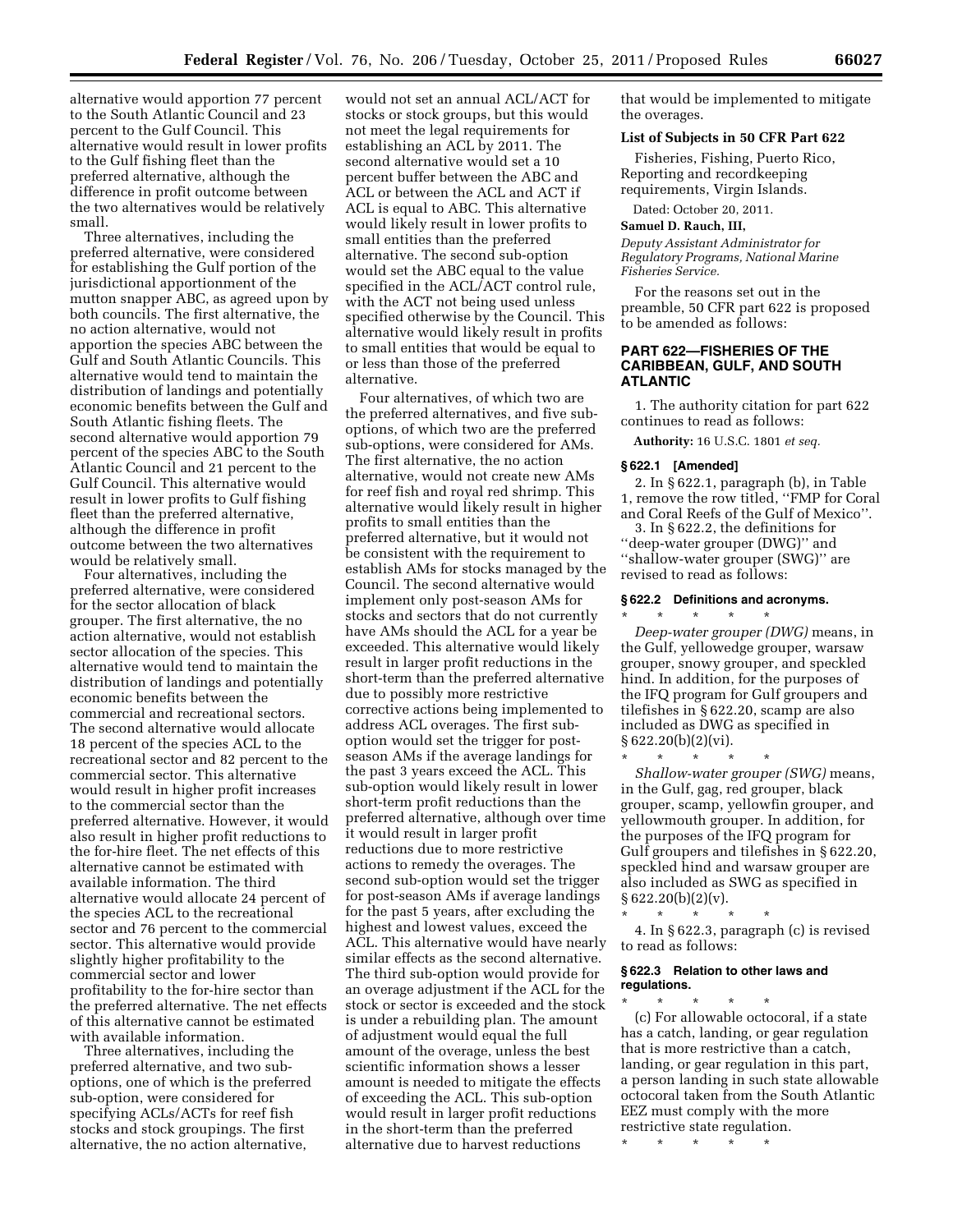5. In § 622.4, the first sentence of paragraph (a)(2)(ix) and paragraph (a)(3)(ii) are revised to read as follows:

### **§ 622.4 Permits and fees.**

 $(a) * * * *$ 

 $(2) * * * *$ 

(ix) *Gulf IFQ vessel accounts.* For a person aboard a vessel, for which a commercial vessel permit for Gulf reef fish has been issued, to fish for, possess, or land Gulf red snapper or Gulf groupers (including DWG and SWG, as specified in § 622.20(a)) or tilefishes (including goldface tilefish, blueline tilefish, and tilefish), regardless of where harvested or possessed, a Gulf IFQ vessel account for the applicable species or species groups must have been established. \* \* \*

- \* \* \* \* \*
- $(3) * * * *$

(ii) *Allowable octocoral.* For an individual to take or possess allowable octocoral in the South Atlantic EEZ, other than allowable octocoral that is landed in Florida, a Federal allowable octocoral permit must have been issued to the individual. Such permit must be available for inspection when the permitted activity is being conducted and when allowable octocoral is possessed, through landing ashore. \* \* \* \* \*

6. In § 622.20, the first three sentences in paragraph (a) are revised to read as follows:

### **§ 622.20 Individual fishing quota (IFQ) program for Gulf groupers and tilefishes.**

(a) *General.* This section establishes an IFQ program for the commercial components of the Gulf reef fish fishery for groupers (including DWG, red grouper, gag, and other SWG) and tilefishes (including goldface tilefish, blueline tilefish, and tilefish). For the purposes of this IFQ program, DWG includes yellowedge grouper, warsaw grouper, snowy grouper, and speckled hind, and scamp, but only as specified in paragraph (b)(2)(vi) of this section. For the purposes of this IFQ program, other SWG includes black grouper, scamp, yellowfin grouper, and yellowmouth grouper, and warsaw grouper and speckled hind, but only as specified in paragraph (b)(2)(v) of this section. \* \* \*

\* \* \* \* \* 7. In § 622.31, paragraphs (f) and (n) are revised to read as follows:

### **§ 622.31 Prohibited gear and methods.**  \* \* \* \* \*

(f) *Power-assisted tools.* A powerassisted tool may not be used in the Caribbean EEZ to take a Caribbean coral reef resource, in the Gulf EEZ to take

prohibited coral or live rock, or in the South Atlantic EEZ to take allowable octocoral, prohibited coral, or live rock.

\* \* \* \* \* (n) Gulf reef fish may not be used as bait in any fishery, except that, when purchased from a fish processor, the filleted carcasses and offal of Gulf reef fish may be used as bait in trap fisheries for blue crab, stone crab, deep-water crab, and spiny lobster.

8. In § 622.32, the first sentence of paragraph (b)(2)(iii) is revised to read as follows:

### **§ 622.32 Prohibited and limited-harvest species.**

- \* \* \* \* \* (b) \* \* \*
	- $(2)$  \* \* \*

(iii) Red drum may not be harvested or possessed in or from the Gulf EEZ. \* \* \*

\* \* \* \* \*

9. In § 622.34, the third sentence of paragraph (g)(1) is revised to read as follows:

## **§ 622.34 Gulf EEZ seasonal and/or area closures.**

\* \* \* \* \* (g) \* \* \*  $(1)$  \* \* \* The provisions of this

paragraph do not apply to hogfish. \* \* \* \* \*

10. In § 622.37, paragraph (d)(1)(iii) is revised to read as follows:

### **§ 622.37 Size limits.**

\* \* \* \* \*

- (d) \* \* \*
- $(1) * * * *$

(iii) Cubera, gray, and yellowtail snappers—12 inches (30.5 cm), TL. \* \* \* \* \*

11. In § 622.39, the first sentence in paragraph (b)(1)(ii) and paragraph  $(b)(1)(v)$  are revised to read as follows:

# **§ 622.39 Bag and possession limits.**

- \* \* \* \* \*
- (b) \* \* \*

 $(1) * * * *$ 

(ii) Groupers, combined, excluding goliath grouper—4 per person per day, but not to exceed 1 speckled hind or 1 warsaw grouper per vessel per day, or 2 gag per person per day. \* \* \* \* \* \* \* \*

(v) Gulf reef fish, combined, excluding those specified in paragraphs  $(b)(1)(i)$  through  $(b)(1)(iv)$  and paragraphs  $(b)(1)(vi)$  through  $(b)(1)(vii)$ of this section—20.

\* \* \* \* \* 12. In § 622.42, paragraph (a)(1)(ii), the introductory paragraph for paragraph (a)(1)(iii), paragraph

 $(a)(1)(iii)(A)$ , paragraph  $(a)(1)(iv)$ , and paragraph (b) are revised to read as follows:

## **§ 622.42 Quotas.**

- $(a) * * * *$
- $(1) * * * *$

(ii) Deep-water groupers (DWG) have a combined quota, as specified in paragraphs  $(a)(1)(ii)(A)$  through  $(E)$  of this section. These quotas are specified in gutted weight, that is eviscerated, but otherwise whole.

(A) For fishing year 2012—1.127 million lb (0.511 million kg).

(B) For fishing year 2013—1.118

million lb (0.507 million kg). (C) For fishing year 2014—1.110

million lb (0.503 million kg).

(D) For fishing year 2015—1.101 million lb (0.499 million kg).

(E) For fishing year 2016 and subsequent fishing years—1.024 million lb (0.464 million kg).

(iii) Shallow-water groupers (SWG) have separate quotas for gag and red grouper and a combined quota for other shallow-water grouper (SWG) species (including black grouper, scamp, yellowfin grouper, and yellowmouth grouper), as specified in paragraphs  $(a)(1)(iii)(A)$  through  $(C)$  of this section. These quotas are specified in gutted weight, that is eviscerated but otherwise whole.

(A) *Other SWG combined.* (*1*) For fishing year 2012—509,000 lb (230,879 kg).

(*2*) For fishing year 2013—518,000 lb (234,961 kg).

(*3*) For fishing year 2014—523,000 lb (237,229 kg).

(*4*) For fishing year 2015 and subsequent fishing years—525,000 lb (238,136 kg).

\* \* \* \* \* (iv) Tilefishes (including goldface tilefish, blueline tilefish, and tilefish)— 582,000 lb (263,991 kg), gutted weight, that is, eviscerated but otherwise whole.

\* \* \* \* \* (b) *South Atlantic allowable octocoral.* The quota for all persons who harvest allowable octocoral in the EEZ of the South Atlantic is 50,000 colonies. A colony is a continuous group of coral polyps forming a single unit.

13. In § 622.43, paragraph (a)(2) is revised to read as follows:

#### **§ 622.43 Closures.**

\* \* \* \* \*

 $(a) * * * *$ 

(2) *South Atlantic allowable octocoral.* Allowable octocoral may not be harvested or possessed in the South Atlantic EEZ and the sale or purchase of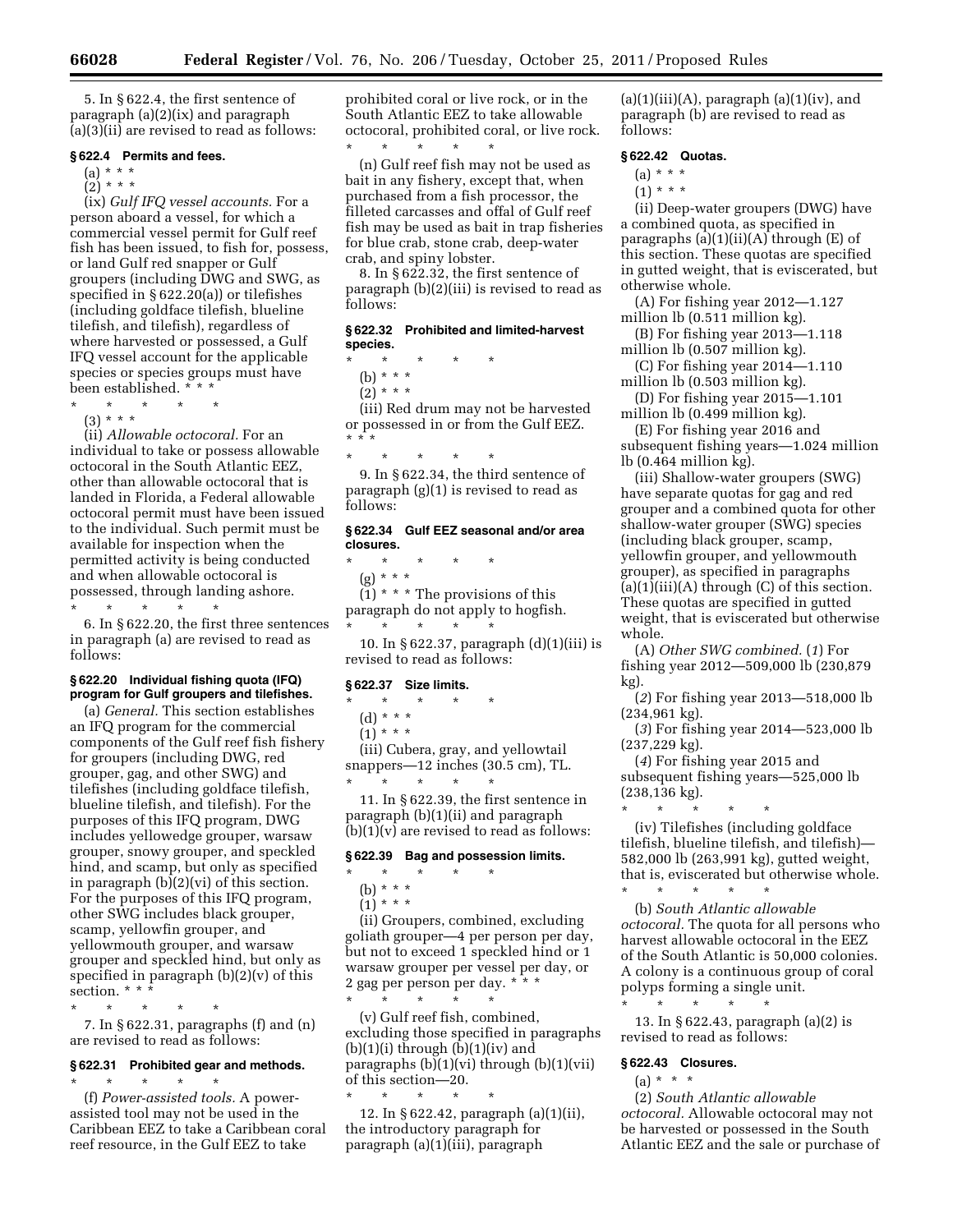allowable octocoral in or from the South identification, vessel markings and Atlantic EEZ is prohibited.

\* \* \* \* \* 14. In § 622.48, paragraphs (d), (e), (i), and (j) are revised and paragraph (p) is added to read as follows:

## **§ 622.48 Adjustment of management measures.**

\* \* \* \* \* (d) *Gulf reef fish.* For a species or species group: Reporting and monitoring requirements, permitting requirements, bag and possession limits (including a bag limit of zero), size limits, vessel trip limits, closed seasons or areas and reopenings, annual catch limits (ACLs), annual catch targets (ACTs), quotas (including a quota of zero), accountability measures (AMs), MSY (or proxy), OY, TAC, management parameters such as overfished and overfishing definitions, gear restrictions (ranging from regulation to complete prohibition), gear markings and identification, vessel markings and identification, allowable biological catch (ABC) and ABC control rules, rebuilding plans, sale and purchase restrictions, transfer at sea provisions, and restrictions relative to conditions of harvested fish (maintaining fish in whole condition, use as bait).

(e) *Gulf royal red shrimp.* Reporting and monitoring requirements, permitting requirements, size limits, vessel trip limits, closed seasons or areas and reopenings, annual catch limits (ACLs), annual catch targets (ACTs), quotas (including a quota of zero), accountability measures (AMs), MSY (or proxy), OY, TAC, management parameters such as overfished and overfishing definitions, gear restrictions (ranging from regulation to complete prohibition), gear markings and identification, vessel markings and identification, allowable biological catch (ABC) and ABC control rules, rebuilding plans, sale and purchase restrictions, transfer at sea provisions, and restrictions relative to conditions of harvested shrimp (maintaining shrimp in whole condition, use as bait).

\* \* \* \* \*

(i) *Gulf shrimp.* For a species or species group: Reporting and monitoring requirements, permitting requirements, size limits, vessel trip limits, closed seasons or areas and reopenings, annual catch limits (ACLs), annual catch targets (ACTs), quotas (including a quota of zero), accountability measures (AMs), MSY (or proxy), OY, TAC, management parameters such as overfished and overfishing definitions, gear restrictions (ranging from regulation to complete prohibition), gear markings and

identification, allowable biological catch (ABC) and ABC control rules, rebuilding plans, sale and purchase restrictions, transfer at sea provisions, restrictions relative to conditions of harvested shrimp (maintaining shrimp in whole condition, use as bait), target effort and fishing mortality reduction levels, bycatch reduction criteria, BRD certification and decertification criteria, BRD testing protocol, certified BRDs, and BRD specification.

(j) *Gulf red drum.* Reporting and monitoring requirements, permitting requirements, bag and possession limits (including a bag limit of zero), size limits, vessel trip limits, closed seasons or areas and reopenings, annual catch limits (ACLs), annual catch targets (ACTs), quotas (including a quota of zero), accountability measures (AMs), MSY (or proxy), OY, TAC, management parameters such as overfished and overfishing definitions, gear restrictions (ranging from regulation to complete prohibition), gear markings and identification, vessel markings and identification, allowable biological catch (ABC) and ABC control rules, rebuilding plans, sale and purchase restrictions, transfer at sea provisions, and restrictions relative to conditions of harvested fish (maintaining fish in whole condition, use as bait).

\* \* \* \* \* (p) *Gulf coral resources.* For a species or species group: Reporting and monitoring requirements, permitting requirements, bag and possession limits (including a bag limit of zero), size limits, vessel trip limits, closed seasons or areas and reopenings, annual catch limits (ACLs), annual catch targets (ACTs), quotas (including a quota of zero), accountability measures (AMs), MSY (or proxy), OY, TAC, management parameters such as overfished and overfishing definitions, gear restrictions (ranging from regulation to complete prohibition), gear markings and identification, vessel markings and identification, allowable biological catch (ABC) and ABC control rules, rebuilding plans, sale and purchase restrictions, transfer at sea provisions, and restrictions relative to conditions of harvested corals.

15. In § 622.49, the heading for § 622.49 and paragraph (a)(3) are revised and paragraphs (a)(6) through (a)(16) and paragraph (d) are added to read as follows:

## **§ 622.49 Annual catch limits (ACLs) and accountability measures (AMs).**

(a) \* \* \* (3) *Other shallow-water grouper (SWG) combined (including black* 

*grouper, scamp, yellowfin grouper, and yellowmouth grouper).* (i) *Commercial sector.* The IFQ program for groupers and tilefishes in the Gulf of Mexico serves as the accountability measure for other commercial SWG. The commercial ACL for other SWG is equal to the applicable quota specified in  $§ 622.42(a)(1)(iii)(A).$ 

(ii) *Recreational sector.* If the sum of the commercial and recreational landings, as estimated by the SRD, exceeds the stock complex ACL specified in paragraph (a)(3)(iii), then during the following fishing year, if the sum of the commercial and recreational landings reaches or is projected to reach the applicable ACL specified in (a)(3)(iii), the AA will file a notification with the Office of the Federal Register to close the recreational sector for the remainder of that fishing year.

(iii) The stock complex ACLs for other SWG, in gutted weight, are 688,000 lb (312,072 kg) for 2012, 700,000 lb (317,515 kg) for 2013, 707,000 lb (320,690 kg) for 2014, and 710,000 lb (322,051 kg) for 2015 and subsequent years.

\* \* \* \* \* (6) *Deep-water grouper (DWG) combined (including yellowedge grouper, warsaw grouper, snowy grouper, and speckled hind)*—

(i) *Commercial sector.* The IFQ program for groupers and tilefishes in the Gulf of Mexico serves as the accountability measure for commercial DWG. The commercial ACL for DWG is equal to the applicable quota specified in § 622.42(a)(1)(ii).

(ii) *Recreational sector.* If the sum of the commercial and recreational landings, as estimated by the SRD, exceeds the stock complex ACL specified in paragraph (a)(6)(iii) of this section, then during the following fishing year, if the sum of commercial and recreational landings reaches or is projected to reach the applicable ACL specified in (a)(6)(iii) of this section, the AA will file a notification with the Office of the Federal Register to close the recreational sector for the remainder of that fishing year.

(iii) The stock complex ACLs for DWG, in gutted weight, are 1.216 million lb (0.552 million kg) for 2012, 1.207 million lb (0.547 million kg) for 2013, 1.198 million lb (0.543 million kg) for 2014, 1.189 million lb (0.539 million kg) for 2015, and 1.105 million lb (0.501 million kg) for 2016 and subsequent years.

(7) *Tilefishes combined (including goldface tilefish, blueline tilefish, and tilefish)*—(i) *Commercial sector.* The IFQ program for groupers and tilefishes in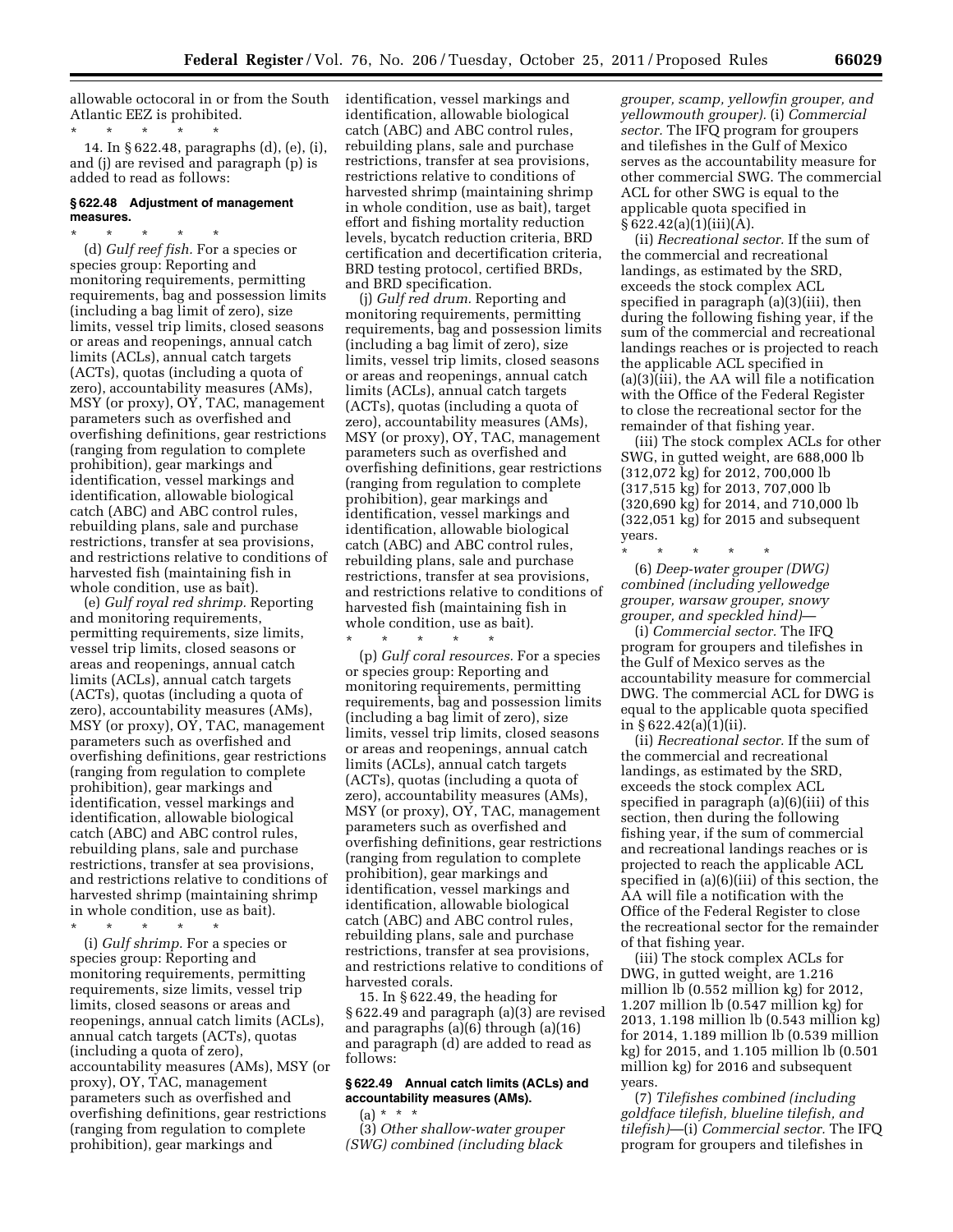the Gulf of Mexico serves as the accountability measure for commercial tilefishes. The commercial ACL for tilefishes is equal to the applicable quota specified in  $\S 622.42(a)(1)(iv)$ .

(ii) *Recreational sector.* If the sum of the commercial and recreational landings, as estimated by the SRD, exceeds the stock complex ACL specified in paragraph (a)(7)(iii) of this section, then during the following fishing year, if the sum of commercial and recreational landings reaches or is projected to reach the applicable ACL specified in (a)(7)(iii) of this section, the AA will file a notification with the Office of the Federal Register to close the recreational sector for the remainder of that fishing year.

(iii) The stock complex ACL for tilefishes is 608,000 lb (275,784 kg), gutted weight.

(8) *Lesser amberjack, almaco jack, and banded rudderfish, combined.* If the sum of the commercial and recreational landings, as estimated by the SRD, exceeds the stock complex ACL, then during the following fishing year, if the sum of commercial and recreational landings reaches or is projected to reach the stock complex ACL, the AA will file a notification with the Office of the Federal Register to close the commercial and recreational sectors for the remainder of that fishing year. The stock complex ACL for lesser amberjack, almaco jack, and banded rudderfish, is 312,000 lb (141,521 kg), round weight.

(9) *Silk snapper, queen snapper, blackfin snapper, and wenchman, combined.* If the sum of the commercial and recreational landings, as estimated by the SRD, exceeds the stock complex ACL, then during the following fishing year, if the sum of commercial and recreational landings reaches or is projected to reach the stock complex ACL, the AA will file a notification with the Office of the Federal Register to close the commercial and recreational sectors for the remainder of that fishing year. The stock complex ACL for silk snapper, queen snapper, blackfin snapper, and wenchman, is 166,000 lb (75,296 kg), round weight.

(10) *Vermilion snapper.* If the sum of the commercial and recreational landings, as estimated by the SRD, reaches or is projected to reach the stock ACL, the AA will file a notification with the Office of the Federal Register to close the commercial and recreational sectors for the remainder of the fishing year. The stock ACL for vermilion snapper is 3.42 million lb (1.55 million kg), round weight.

(11) *Lane snapper.* If the sum of the commercial and recreational landings, as estimated by the SRD, exceeds the

stock ACL, then during the following fishing year, if the sum of commercial and recreational landings reaches or is projected to reach the stock ACL, the AA will file a notification with the Office of the Federal Register to close the commercial and recreational sectors for the remainder of that fishing year. The stock ACL for lane snapper is 301,000 lb (136,531 kg), round weight.

(12) *Gray snapper.* If the sum of the commercial and recreational landings, as estimated by the SRD, exceeds the stock ACL, then during the following fishing year, if the sum of commercial and recreational landings reaches or is projected to reach the stock ACL, the AA will file a notification with the Office of the Federal Register to close the commercial and recreational sectors for the remainder of that fishing year. The stock ACL for gray snapper is 2.42 million lb (1.10 million kg), round weight.

(13) *Cubera snapper.* If the sum of the commercial and recreational landings, as estimated by the SRD, exceeds the stock ACL, then during the following fishing year, if the sum of commercial and recreational landings reaches or is projected to reach the stock ACL, the AA will file a notification with the Office of the Federal Register to close the commercial and recreational sectors for the remainder of that fishing year. The stock ACL for cubera snapper is 5,065 lb (2,297 kg), round weight.

(14) *Yellowtail snapper.* If the sum of the commercial and recreational landings, as estimated by the SRD, exceeds the stock ACL, then during the following fishing year, if the sum of commercial and recreational landings reaches or is projected to reach the stock ACL, the AA will file a notification with the Office of the Federal Register to close the commercial and recreational sectors for the remainder of that fishing year. The stock ACL for yellowtail snapper is 725,000 lb (328,855 kg), round weight.

(15) *Mutton snapper.* If the sum of the commercial and recreational landings, as estimated by the SRD, exceeds the stock ACL, then during the following fishing year, if the sum of commercial and recreational landings reaches or is projected to reach the stock ACL, the AA will file a notification with the Office of the Federal Register to close the commercial and recreational sectors for the remainder of that fishing year. The stock ACL for mutton snapper is 203,000 lb (92,079 kg), round weight.

(16) *Hogfish.* If the sum of the commercial and recreational landings, as estimated by the SRD, exceeds the stock ACL, then during the following fishing year, if the sum of commercial

and recreational landings reaches or is projected to reach the stock ACL, the AA will file a notification with the Office of the Federal Register to close the commercial and recreational sectors for the remainder of that fishing year. The stock ACL for hogfish is 208,000 lb (94,347 kg), round weight.

\* \* \* \* \*

(d) *Royal red shrimp in the Gulf.* (1) *Commercial sector.* If commercial landings, as estimated by the SRD, exceed the commercial ACL, then during the following fishing year, if commercial landings reach or are projected to reach the commercial ACL, the AA will file a notification with the Office of the Federal Register to close the commercial sector for the remainder of that fishing year. The commercial ACL for royal red shrimp is 334,000 lb (151,500 kg), tail weight.

(2) [Reserved]

16. In Appendix A to part 622, Table 3 is revised to read as follows:

## **Appendix A to Part 622—Species Tables**

\* \* \* \* \*

### **Table 3 of Appendix A to Part 622—Gulf Reef Fish**

Balistidae—Triggerfishes Gray triggerfish, *Balistes capriscus*  Carangidae—Jacks Greater amberjack, *Seriola dumerili*  Lesser amberjack, *Seriola fasciata* 

- Almaco jack, *Seriola rivoliana*  Banded rudderfish, *Seriola zonata*  Labridae—Wrasses
- Hogfish, *Lachnolaimus maximus*

Lutjanidae—Snappers

Queen snapper, *Etelis oculatus*  Mutton snapper, *Lutjanus analis*  Blackfin snapper, *Lutjanus buccanella*  Red snapper, *Lutjanus campechanus*  Cubera snapper, *Lutjanus cyanopterus*  Gray (mangrove) snapper, *Lutjanus griseus*  Lane snapper, *Lutjanus synagris*  Silk snapper, *Lutjanus vivanus*  Yellowtail snapper, *Ocyurus chrysurus*  Wenchman, *Pristipomoides aquilonaris*  Vermilion snapper, *Rhomboplites aurorubens* 

Malacanthidae—Tilefishes Goldface tilefish, *Caulolatilus chrysops*  Blueline tilefish, *Caulolatilus microps*  Tilefish, *Lopholatilus chamaeleonticeps* 

- Serranidae—Groupers Speckled hind, *Epinephelus* 
	- *drummondhayi*
	- Yellowedge grouper, *Epinephelus flavolimbatus*

Goliath grouper, *Epinephelus itajara*  Red grouper, *Epinephelus morio*  Warsaw grouper, *Epinephelus nigritus*  Snowy grouper, *Epinephelus niveatus*  Black grouper, *Mycteroperca bonaci*  Yellowmouth grouper, *Mycteroperca interstitialis* 

Gag, *Mycteroperca microlepis*  Scamp, *Mycteroperca phenax*